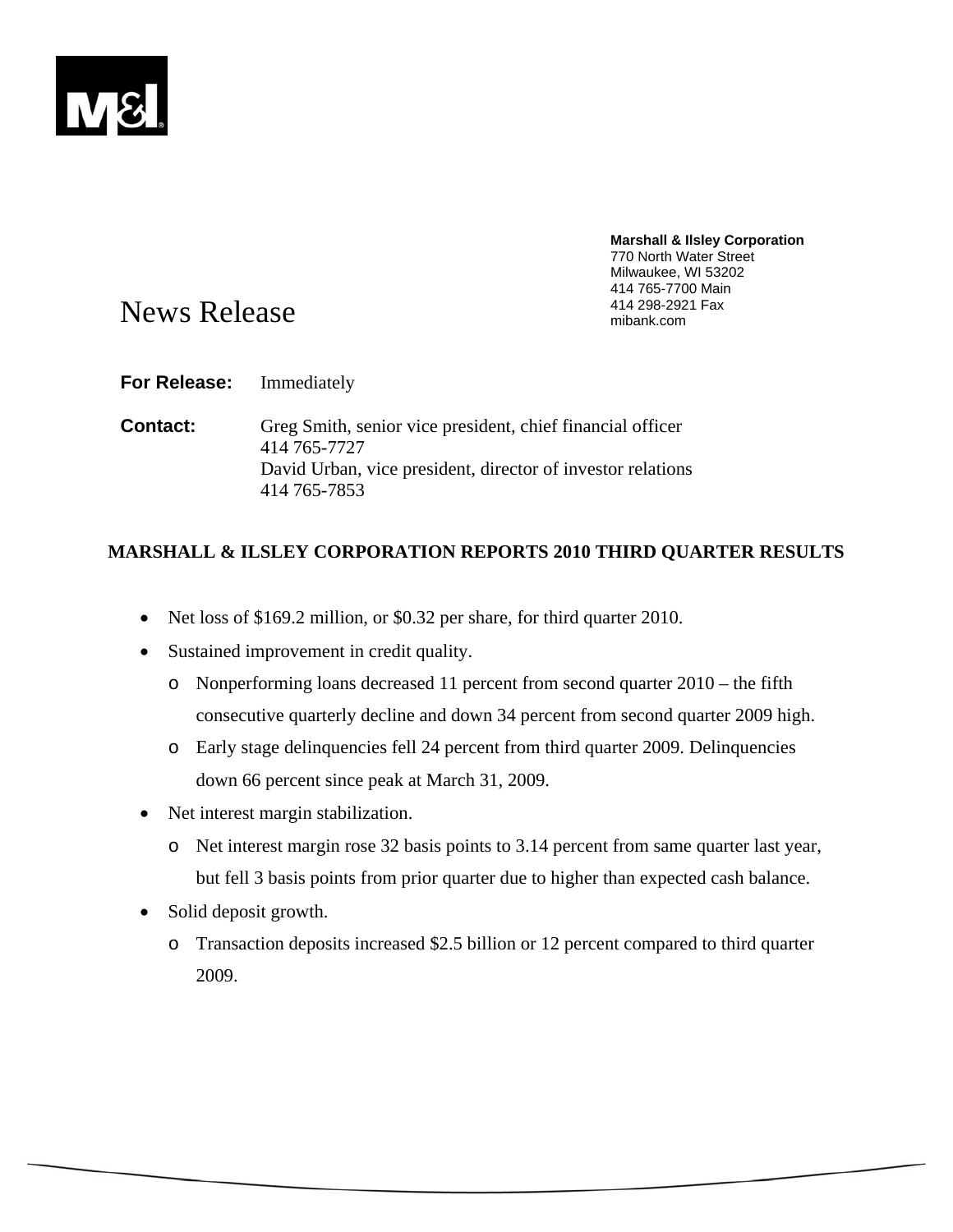Milwaukee, Wis. – October 20, 2010 – Marshall & Ilsley Corporation (NYSE: MI) (M&I) today reported a 2010 third quarter net loss of \$169.2 million, or \$0.32 per share, as compared to a net loss of \$248.4 million, or \$0.68 per share, in the third quarter of 2009. For the nine months ended September 30, 2010, M&I reported a net loss of \$483.5 million, or \$0.92 per share, as compared to a net loss of \$599.3 million, or \$1.97 per share, for the nine months ended September 30, 2009.

*"Our third quarter results were in line with the prior quarter, but were significantly better after adjusting for one sizeable hospitality relationship," said Mark Furlong, president and CEO, Marshall & Ilsley Corporation. "Without this relationship, loan loss provision and net chargeoffs were down substantially from the second quarter and the same period last year. This continues the progress we have made in addressing asset quality challenges through our early identification of problem credits. We will remain diligent in continuing to improve our credit profile, but our attention will increasingly shift toward a return to profitability and growth opportunities."* 

## **Net Interest Income**

The Corporation's net interest income (FTE) was \$387.0 million for the third quarter of 2010, down \$7.5 million or 2 percent compared to the third quarter of 2009. The net interest margin was 3.14 percent, up 32 basis points from the third quarter of 2009, and falling 3 basis points from the prior quarter. During the third quarter of 2010, M&I's net interest margin benefited from changes in deposit mix but was offset by a higher than expected cash balance.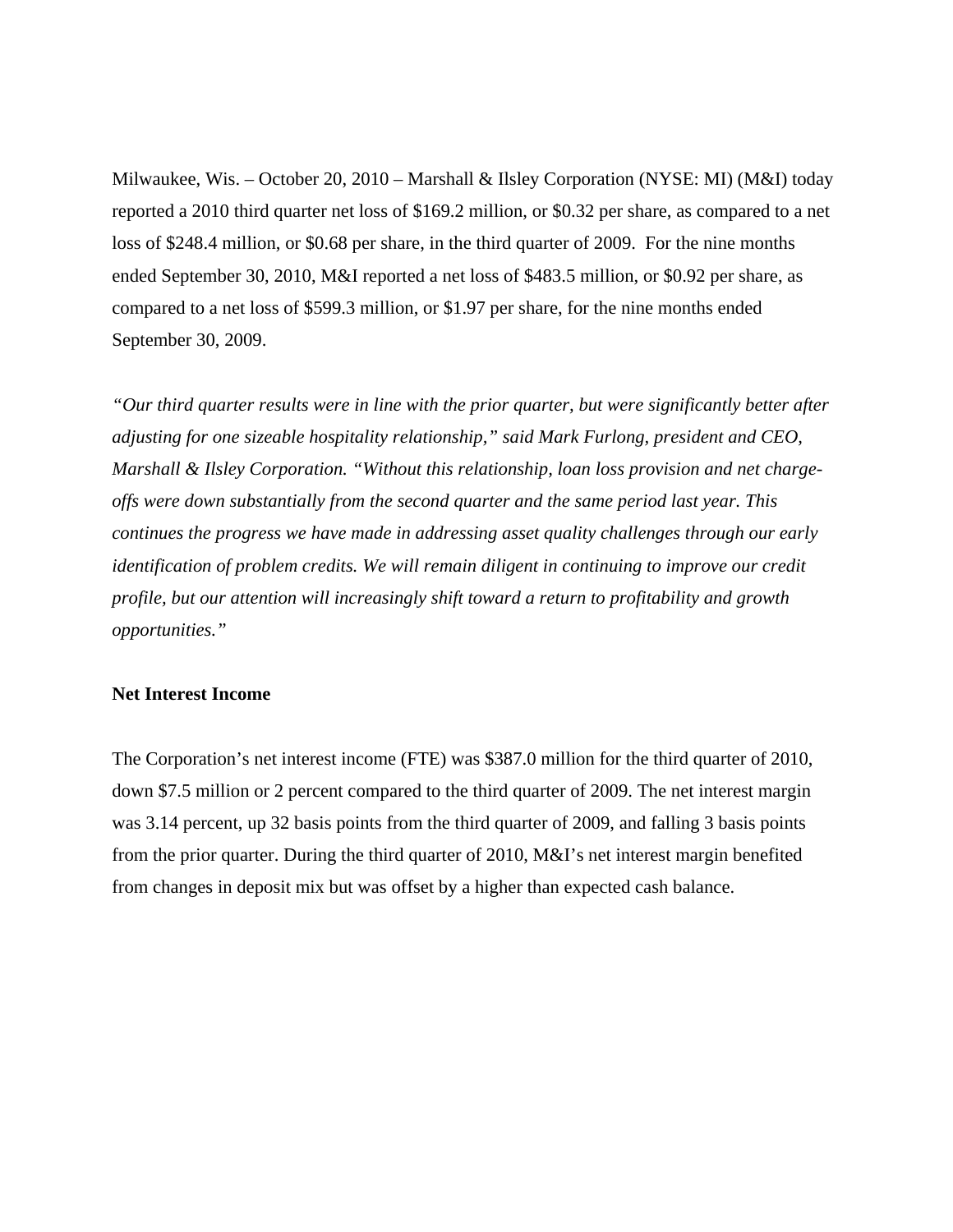## **Asset Quality**

M&I continued to proactively address credit quality in the third quarter of 2010 by identifying and writing down troubled assets, selling problem loans, reducing exposure to construction and development loans, and maintaining loan loss reserves.

- Provision for loan and lease losses was \$431.7 million in the third quarter of 2010, down \$147.0 million or 25 percent versus the third quarter of 2009. Net charge-offs for the period were \$560.3 million, rising \$27.6 million or 5 percent compared to the same period last year.
- The provision for loan and lease losses and net charge-offs for the third quarter of 2010 reflected the effect of the resolution of one sizeable loan relationship associated with the hospitality industry as shown in the following table.

|                              | \$ Millions         | Net Charge- |                |  |
|------------------------------|---------------------|-------------|----------------|--|
|                              | Provision for       | <b>Net</b>  | Offs / Average |  |
|                              | Loan & Lease Losses | Charge-Offs | Loans & Leases |  |
| As Reported                  | \$432               | \$560       | 5.47%          |  |
| One Hospitality Relationship | (86)                | (201)       | N/A            |  |
| All Other                    | \$346               | \$359       | 3.51%          |  |

- Construction and development (C&D) exposure declined from the second quarter of 2010 to 9 percent of total loans. Arizona C&D exposure fell 77 percent since the fourth quarter of 2007.
- Allowance for loan and lease losses at quarter-end was \$1.4 billion, or 3.49 percent of total loans and leases, an increase of 42 basis points from the same period last year.

Asset quality trends demonstrated further stabilization through lower early stage delinquencies, nonperforming loan inflows, and nonperforming loans.

Early stage delinquencies fell 24 percent from the third quarter of 2009.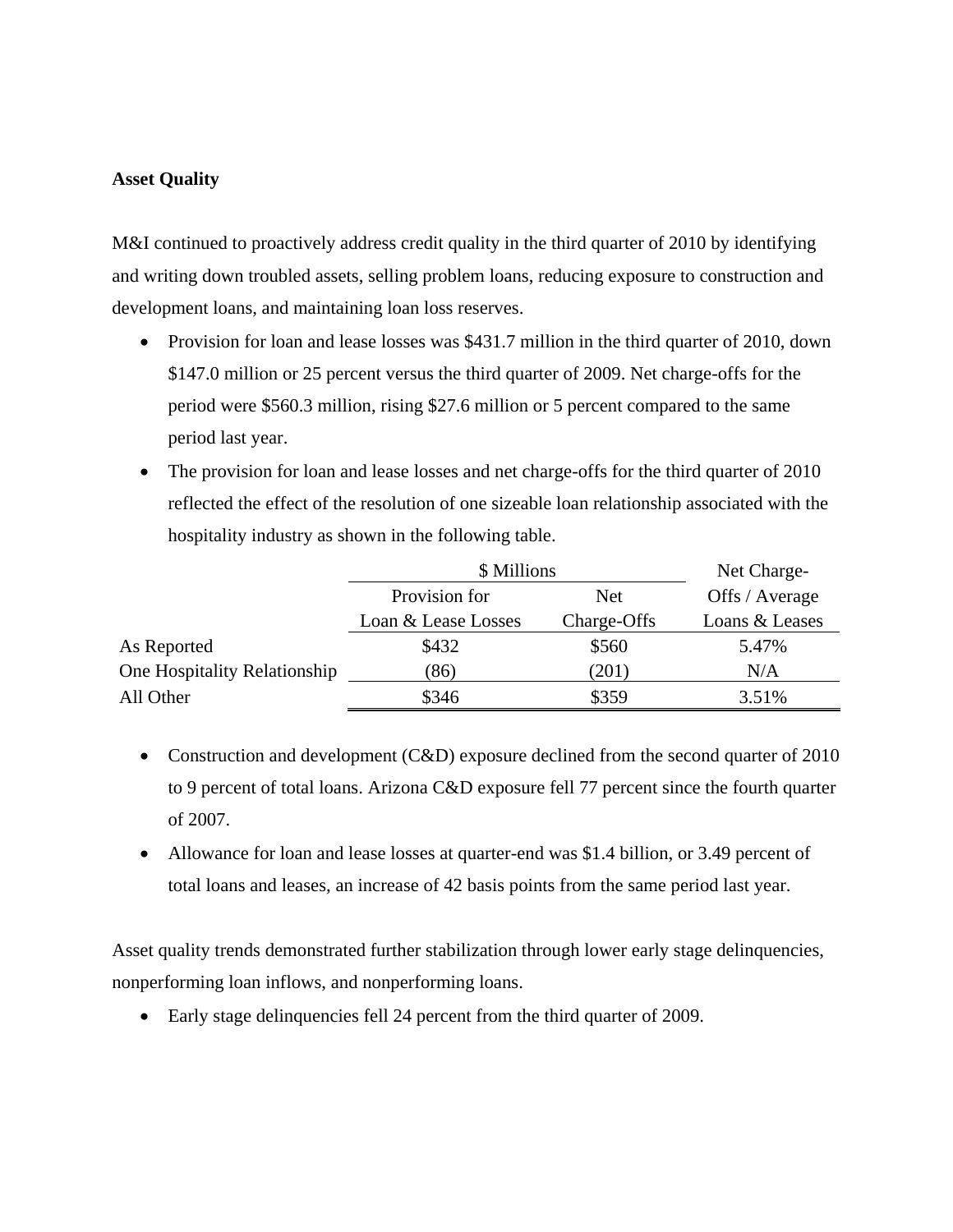- Nonperforming loan inflows increased 15 percent from the prior quarter to \$707 million this includes the impact of \$148 million of renegotiated loans that were transferred to nonperforming during the quarter. After adjusting for these renegotiated loans, core new nonperforming loan inflows fell 4 percent from the second quarter of 2010 to \$559 million – the lowest level since the first quarter of 2008.
- Nonperforming loans decreased \$203.8 million, or 11 percent from the second quarter of 2010 – the fifth consecutive quarterly decline and down 34 percent from the high point set in the second quarter of 2009.
- Nonperforming loans and leases were 4.02 percent (or 2.39 percent excluding nonperforming loans and leases less than ninety days past due) of total loans and leases at September 30, 2010, compared to 4.36 percent at June 30, 2010.

#### **Non-Interest Income**

The Corporation's non-interest income was \$223.5 million for the third quarter of 2010 compared to \$224.0 million for the third quarter of 2009. In spite of volatile equity markets, Wealth Management revenue was \$69.5 million for the current quarter, exceeding the same quarter last year by \$2.8 million or 4 percent. Assets under management and assets under administration were \$33.0 billion and \$129.3 billion, respectively, at September 30, 2010, compared to \$32.8 billion and \$118.5 billion, respectively, at September 30, 2009.

## **Non-Interest Expense**

M&I's non-interest expense was \$420.0 million for the third quarter of 2010 compared to \$405.5 million for the third quarter of 2009. Expenses related to retiring wholesale CDs were \$28.8 million for the current quarter versus \$2.1 million in the same period last year. These expenses were incurred as part of the Corporation's strategy to improve its funding profile going forward. Net credit-related expenses (meaning expenses associated with collection efforts and carrying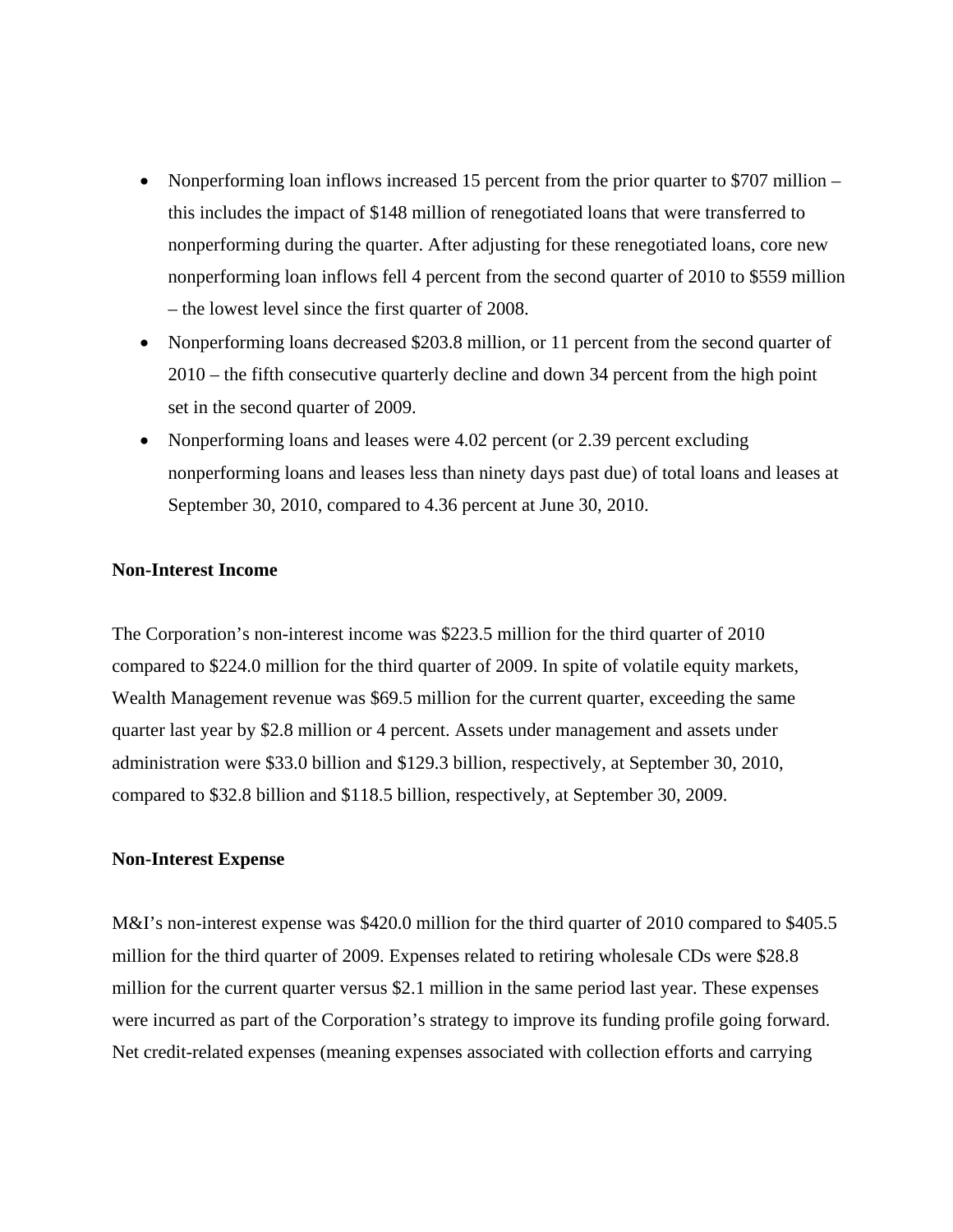nonperforming assets) were \$37.2 million for the current quarter versus \$66.4 million in the same period last year. After adjusting for expenses related to retiring wholesale CDs and creditrelated expenses, M&I's non-interest expense rose \$16.9 million or 5 percent versus the third quarter of 2009. The Corporation's adjusted efficiency ratio was 61.7 percent in the current quarter after adjusting for net credit-related expenses and other one-time items.

#### **Loan and Deposit Growth**

M&I's average loans and leases totaled \$40.6 billion for the third quarter of 2010, decreasing \$6.5 billion or 14 percent compared to the third quarter of 2009. When adjusted for the targeted reduction in the Corporation's construction and development portfolio, loans fell \$4.1 billion or 10 percent versus the same period last year. Loan balances continued to be negatively impacted by lower utilization rates on commercial lines of credit and the depressed real estate markets.

Consistent with M&I's strategy to lower its level of wholesale deposits, the Corporation's average deposits totaled \$39.0 billion for the third quarter of 2010, falling \$2.3 billion or 6 percent versus the third quarter of 2009. M&I's bank-issued deposits remained steady over the past year, reflecting successful growth in transaction accounts. The Corporation's transaction deposits totaled \$23.3 billion for the third quarter of 2010, increasing \$2.5 billion or 12 percent compared to the third quarter of 2009. M&I's wholesale deposits totaled \$8.8 billion for the third quarter of 2010, down \$2.5 billion or 22 percent compared to the third quarter of 2009.

#### **Year-To-Date Results**

M&I reported a net loss of \$483.5 million, or \$0.92 per share, for the nine months ended September 30, 2010, as compared to a net loss of \$599.3 million, or \$1.97 per share, for the nine months ended September 30, 2009. The Corporation's net interest income (FTE) was \$1,203.6 million for the nine months ended September 30, 2010, an increase of \$1.7 million or 0.1 percent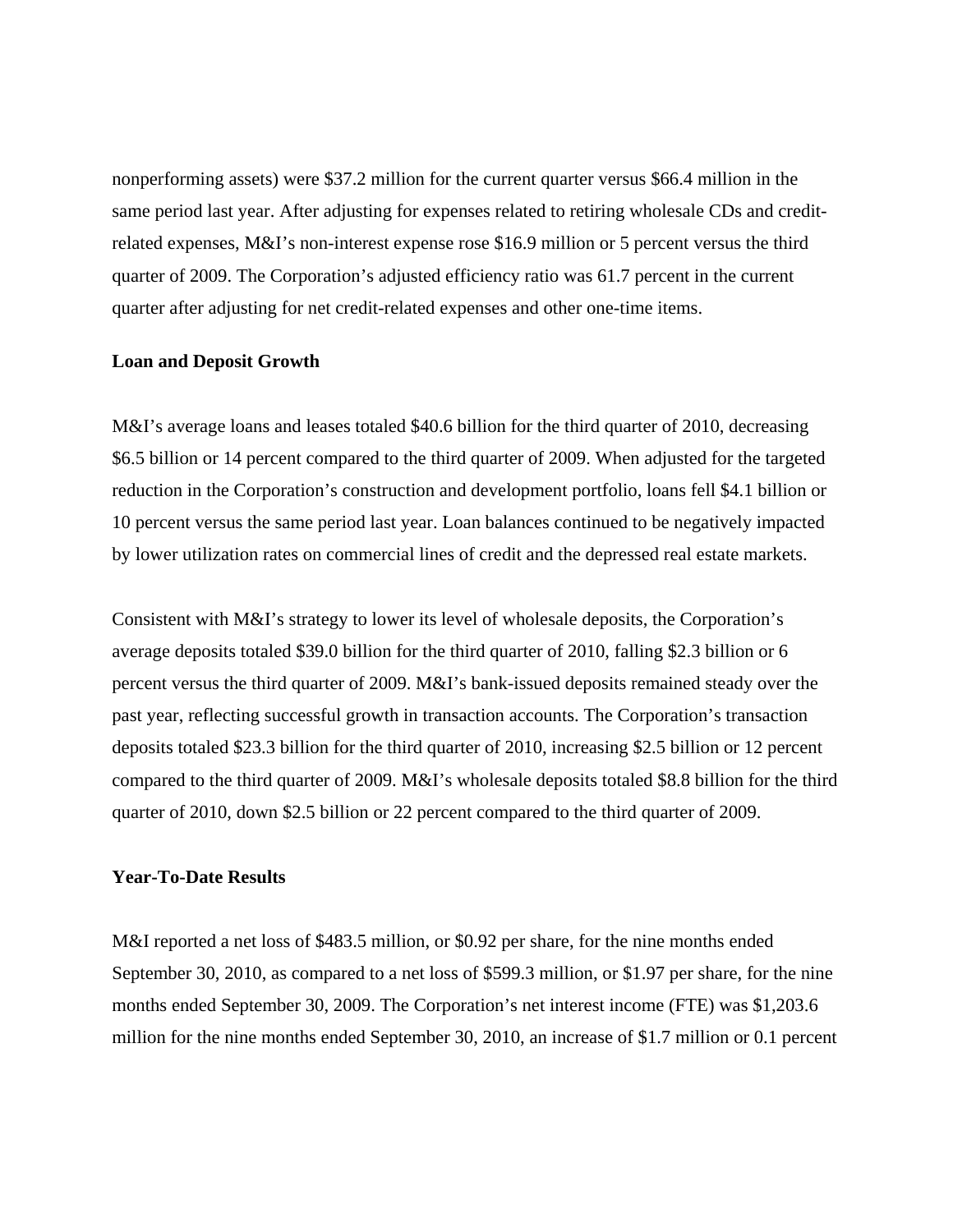compared to the nine months ended September 30, 2009. M&I's non-interest income was \$619.1 million for the nine months ended September 30, 2010 versus \$663.1 million the nine months ended September 30, 2009. The Corporation's non-interest expense was \$1,173.9 million for the nine months ended September 30, 2010, rising \$12.5 million or 1 percent compared to the nine months ended September 30, 2009.

#### **Balance Sheet and Capital Management**

The Corporation's consolidated assets and total equity were \$51.9 billion and \$6.6 billion, respectively, at September 30, 2010, compared to \$58.5 billion and \$6.4 billion, respectively, at September 30, 2009. There were 528.0 million common shares outstanding at September 30, 2010, versus 368.3 million outstanding at September 30, 2009. For the three and nine months ended September 30, 2010, M&I's net loss included \$25.3 million, or \$0.05 per share, and \$75.7 million, or \$0.14 per share, for dividends on the Corporation's Senior Preferred Stock, Series B, owned by the U.S. Treasury under the Capital Purchase Program. For the three and nine months ended September 30, 2009, M&I's net loss included \$25.0 million, or \$0.07 per share, and \$75.0 million, or \$0.25 per share, for dividends on the Series B preferred stock.

M&I's tangible common equity ratio was 8.3 percent at September 30, 2010, compared to 7.0 percent at September 30, 2009.

### **Conference Call**

Marshall & Ilsley Corporation will hold a conference call at 8:00 a.m. (Central Daylight Time) Wednesday, October 20, regarding third quarter results. For those interested in listening, please call 1-888-711-1825 and ask for M&I's quarterly results conference call. If you are unable to join us at this time, a replay of the call will be available beginning at 1:00 p.m. on October 20 and will run through 5:00 p.m. November 20, by calling 1-800-642-1687 and entering pass code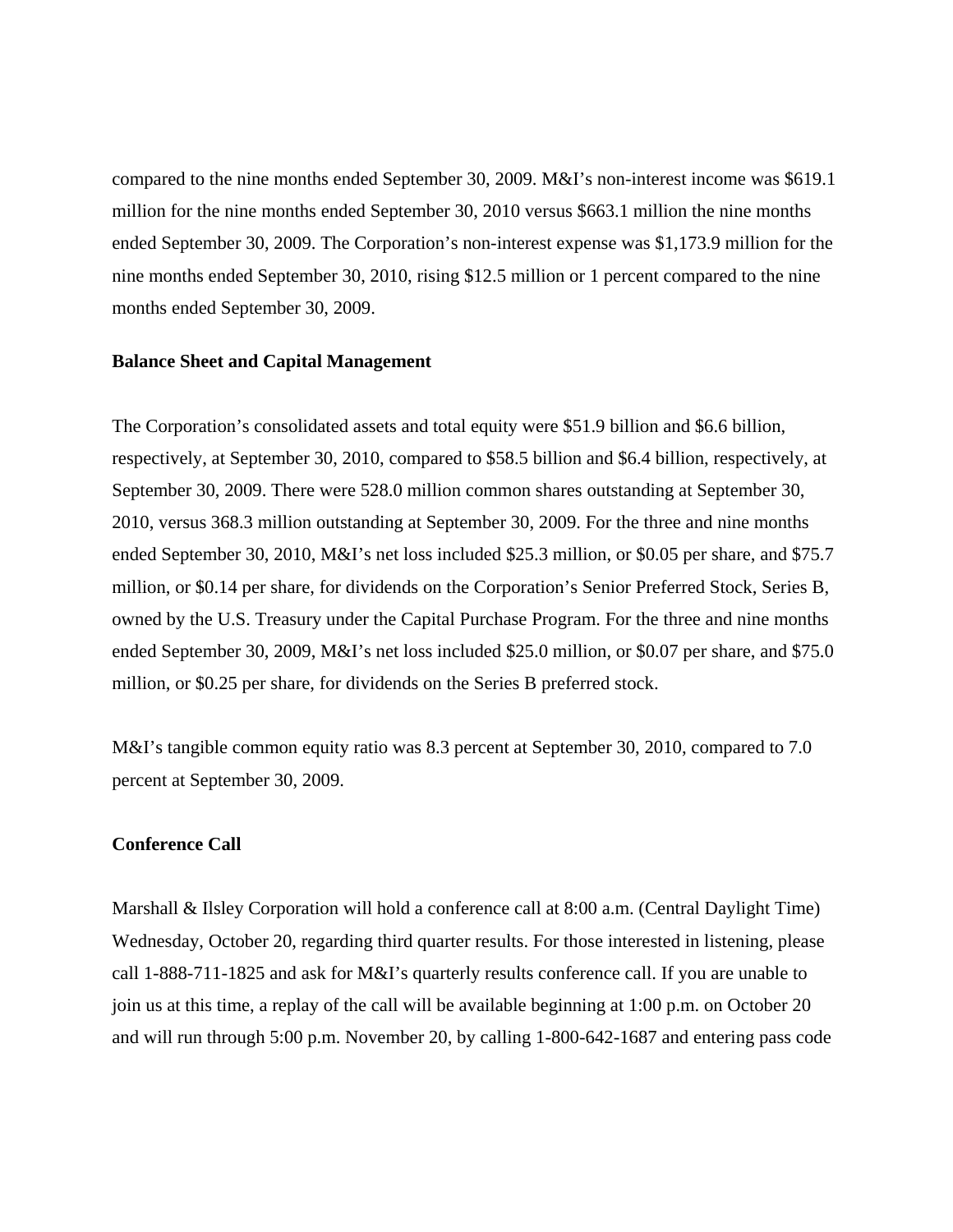917 01 583. Supplemental financial information referenced in the conference call can be found at www.micorp.com, Investor Relations, after 7:00 a.m. on October 20.

#### ###

## **About Marshall & Ilsley Corporation**

Marshall & Ilsley Corporation (NYSE: MI) is a diversified financial services corporation headquartered in Milwaukee, Wis., with \$51.9 billion in assets. Founded in 1847, M&I Marshall & Ilsley Bank is the largest Wisconsin-based bank, with 192 offices throughout the state. In addition, M&I has 53 locations throughout Arizona; 36 offices along Florida's west coast and in central Florida; 33 offices in Indianapolis and nearby communities; 26 offices in metropolitan Minneapolis/St. Paul, and one in Duluth, Minn.; 17 offices in the greater St. Louis area; 15 offices in Kansas City and nearby communities; and one office in Las Vegas, Nev. M&I also provides trust and investment management, equipment leasing, mortgage banking, asset-based lending, financial planning, investments, and insurance services from offices throughout the country and on the Internet (www.mibank.com or www.micorp.com). M&I's customer-based approach, internal growth, and strategic acquisitions have made M&I a nationally recognized leader in the financial services industry.

## **Forward-Looking Statements**

This press release contains forward-looking statements within the meaning of the safe harbor provisions of the Private Securities Litigation Reform Act of 1995. Such forward-looking statements include, without limitation, statements regarding expected financial and operating activities and results that are preceded by, followed by, or that include words such as "may," "expects," "anticipates," "estimates" or "believes." Such statements are subject to important factors that could cause M&I's actual results to differ materially from those anticipated by the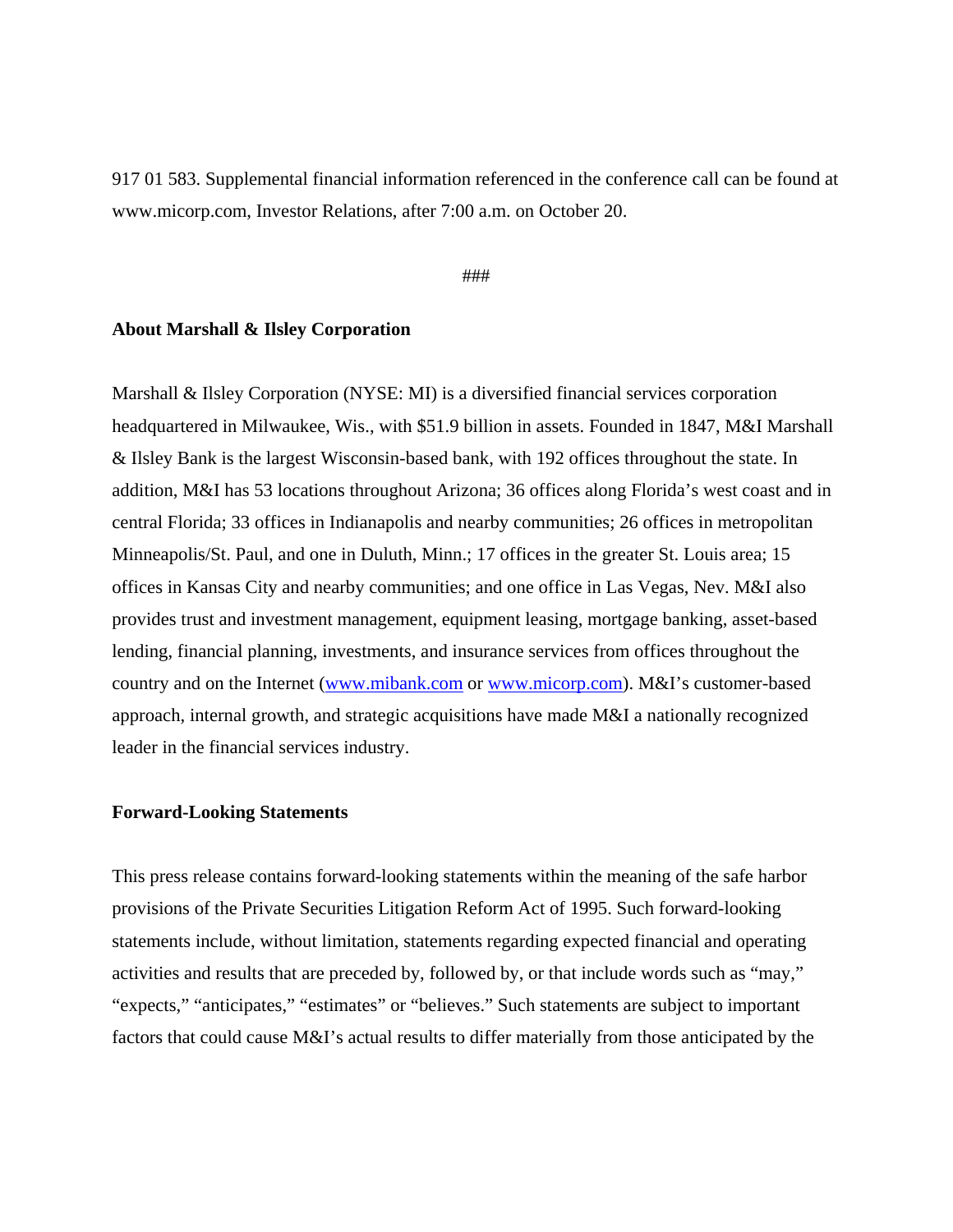forward-looking statements. These factors include (i) general business and economic conditions, including credit risk and interest rate risk, (ii) M&I's exposure to increased credit risks associated with its real estate loans, (iii) various factors, including changes in economic conditions affecting borrowers, new information regarding existing loans and identification of additional problem loans, which could require an increase in M&I's allowance for loan and lease losses, (iv) federal and state agency regulation and enforcement actions, which could limit M&I's activities, increase its cost structures or have other negative effects on M&I, (v) M&I's ability to maintain required levels of capital, (vi) the impact of recent and future legislative initiatives on the financial markets or on M&I, (vii) M&I's exposure to the actions and potential failure of other financial institutions, (viii) volatility in M&I's stock price and in the capital and credit markets in general, and (ix) those factors referenced in Item 1A. Risk Factors in M&I's Annual Report on Form 10-K for the year ended December 31, 2009 and as may be described from time to time in M&I's subsequent SEC filings, which factors are incorporated herein by reference. Readers are cautioned not to place undue reliance on these forward-looking statements, which reflect only M&I's belief as of the date of this press release. Except as required by federal securities law, M&I undertakes no obligation to update these forwardlooking statements or reflect events or circumstances after the date of this press release.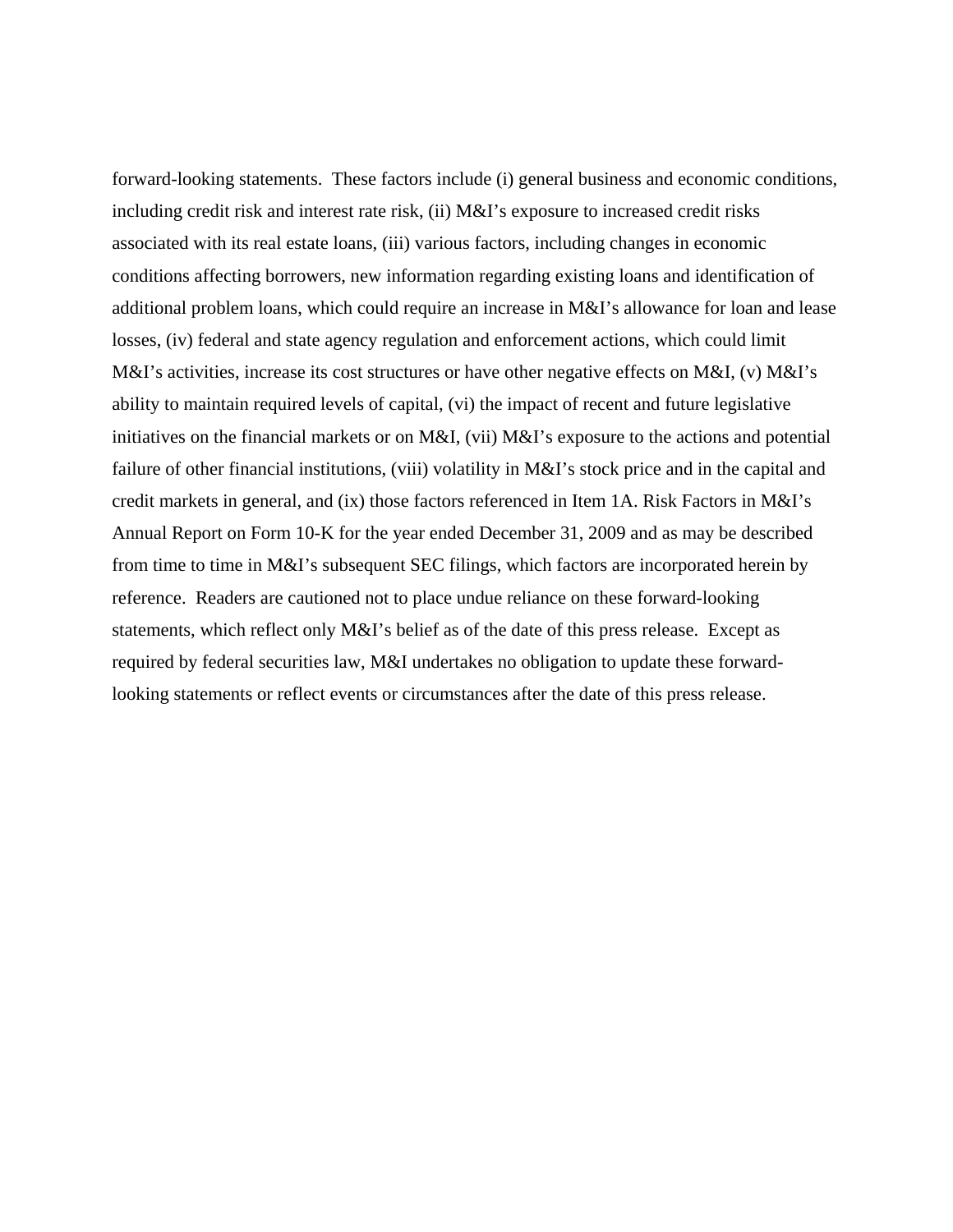#### **Marshall & Ilsley Corporation**

Financial Information

(unaudited)

|                                                                                | Three Months Ended September 30, |                  | Percent            | Nine Months Ended September 30, |                      | Percent          |
|--------------------------------------------------------------------------------|----------------------------------|------------------|--------------------|---------------------------------|----------------------|------------------|
|                                                                                | 2010                             | 2009             | <b>Change</b>      | 2010                            | 2009                 | <b>Change</b>    |
| PER COMMON SHARE DATA                                                          |                                  |                  |                    |                                 |                      |                  |
|                                                                                |                                  |                  |                    |                                 |                      |                  |
| Diluted:                                                                       |                                  |                  |                    |                                 |                      |                  |
| Net Income (Loss)                                                              | $(\$0.32)$                       | (\$0.68)         | n.m. %             | $(\$0.92)$                      | (\$1.97)             | n.m. %           |
|                                                                                |                                  |                  |                    |                                 |                      |                  |
| Basic:<br>Net Income (Loss)                                                    | (0.32)                           | (0.68)           |                    | (0.92)                          | (1.97)               |                  |
|                                                                                |                                  |                  | n.m.               |                                 |                      | n.m.             |
| <b>Dividend Declared per Common Share</b>                                      | 0.01                             | 0.01             | 0.0                | 0.03                            | 0.03                 | 0.0              |
| <b>Book Value per Common Share</b>                                             | 9.39                             | 12.98            | $-27.7$            | 9.39                            | 12.98                | $-27.7$          |
| <b>Common Shares Outstanding (millions):</b>                                   |                                  |                  |                    |                                 |                      |                  |
| Average - Diluted                                                              | 524.7                            | 366.8            | 43.0               | 524.4                           | 304.5                | 72.2             |
| <b>End of Period</b>                                                           | 528.0                            | 368.3            | 43.4               | 528.0                           | 368.3                | 43.4             |
|                                                                                |                                  |                  |                    |                                 |                      |                  |
| <b>INCOME STATEMENT (\$millions)</b>                                           |                                  |                  |                    |                                 |                      |                  |
|                                                                                |                                  |                  |                    |                                 |                      |                  |
| <b>Net Interest Income (FTE)</b><br><b>Provision for Loan and Lease Losses</b> | \$387.0<br>431.7                 | \$394.5<br>578.7 | $-1.9%$<br>$-25.4$ | \$1,203.6<br>1,329.8            | \$1,201.9<br>1,675.6 | 0.1 %<br>$-20.6$ |
|                                                                                |                                  |                  |                    |                                 |                      |                  |
| Wealth Management                                                              | 69.5                             | 66.7             | 4.2                | 207.5                           | 195.2                | 6.3              |
| Service Charges on Deposits                                                    | 31.8                             | 33.6             | $-5.2$             | 97.1                            | 102.9                | $-5.6$           |
| Mortgage Banking                                                               | 7.7                              | 12.7             | $-39.4$            | 21.8                            | 41.6                 | $-47.5$          |
| Net Investment Securities Gains (Losses)                                       | 41.5                             | (1.5)            | n.m.               | 45.4                            | 81.2                 | $-44.1$          |
| Other                                                                          | 73.0                             | 112.5            | $-35.2$            | 247.3                           | 242.2                | 2.1              |
| <b>Total Non-Interest Revenues</b>                                             | 223.5                            | 224.0            | $-0.2$             | 619.1                           | 663.1                | $-6.6$           |
|                                                                                |                                  |                  |                    |                                 |                      |                  |
| Salaries and Employee Benefits                                                 | 191.0                            | 179.2            | 6.6                | 537.9                           | 521.6                | 3.1              |
| Net Occupancy and Equipment<br>FDIC Insurance                                  | 33.0<br>22.6                     | 33.3<br>17.8     | $-1.0$<br>26.9     | 100.0<br>76.5                   | 99.5<br>82.2         | 0.5<br>$-6.9$    |
| <b>Intangible Amortization</b>                                                 | 5.0                              | 5.9              | $-14.9$            | 15.2                            | 17.5                 | $-13.3$          |
| Other                                                                          | 168.4                            | 169.3            | $-0.5$             | 444.3                           | 440.6                | 0.8              |
| <b>Total Non-Interest Expenses</b>                                             | 420.0                            | 405.5            | 3.6                | 1,173.9                         | 1,161.4              | 1.1              |
|                                                                                |                                  |                  |                    |                                 |                      |                  |
| Tax Equivalent Adjustment                                                      | 5.5                              | 5.8              | $-4.5$             | 16.7                            | 19.6                 | $-14.9$          |
| Pre-Tax Income (Loss)                                                          | (246.7)                          | (371.5)          | n.m.               | (697.7)                         | (991.6)              | n.m.             |
| Provision (Benefit) for Income Taxes                                           | (102.8)                          | (148.1)          | n.m.               | (289.9)                         | (467.3)              | n.m.             |
| Net Income (Loss) Attributable to M&I                                          | $(\$143.9)$                      | $(\$223.4)$      | n.m.               | $(\$407.8)$                     | $(\$524.3)$          | n.m.             |
| <b>Preferred Dividends</b>                                                     | (25.3)                           | (25.0)           |                    | (75.7)                          | (75.0)               |                  |
| Net Income (Loss) Attributable to M&I Common Shareholders                      | (\$169.2)                        | $(\$248.4)$      | n.m. %             | $(\$483.5)$                     | (\$599.3)            | n.m. %           |
|                                                                                |                                  |                  |                    |                                 |                      |                  |
| <b>KEY RATIOS</b>                                                              |                                  |                  |                    |                                 |                      |                  |
|                                                                                |                                  |                  |                    |                                 |                      |                  |
| Net Interest Margin (FTE) / Avg. Earning Assets                                | 3.14 %                           | 2.82 %           |                    | 3.15 %                          | 2.81 %               |                  |
| Interest Spread (FTE)                                                          | 2.78                             | 2.42             |                    | 2.79                            | 2.43                 |                  |
|                                                                                |                                  |                  |                    |                                 |                      |                  |

Efficiency Ratio 65.1 % 65.1 % 65.1 % 65.1 % 65.1 % 65.1 % 65.1 % 65.1 % 65.1 % 65.1 % 65.1 % 65.1 % 65.1 % 65.1 % 65.1 % 65.1 % 65.1 % 65.1 % 65.1 % 65.1 % 65.1 % 65.1 % 65.1 % 65.1 % 65.1 % 65.1 % 65.1 % 65.1 % 65.1 % 65 Equity / Assets (End of Period) 12.70 % 10.94 % 12.70 % 12.70 % 12.70 % 12.70 % 10.94 %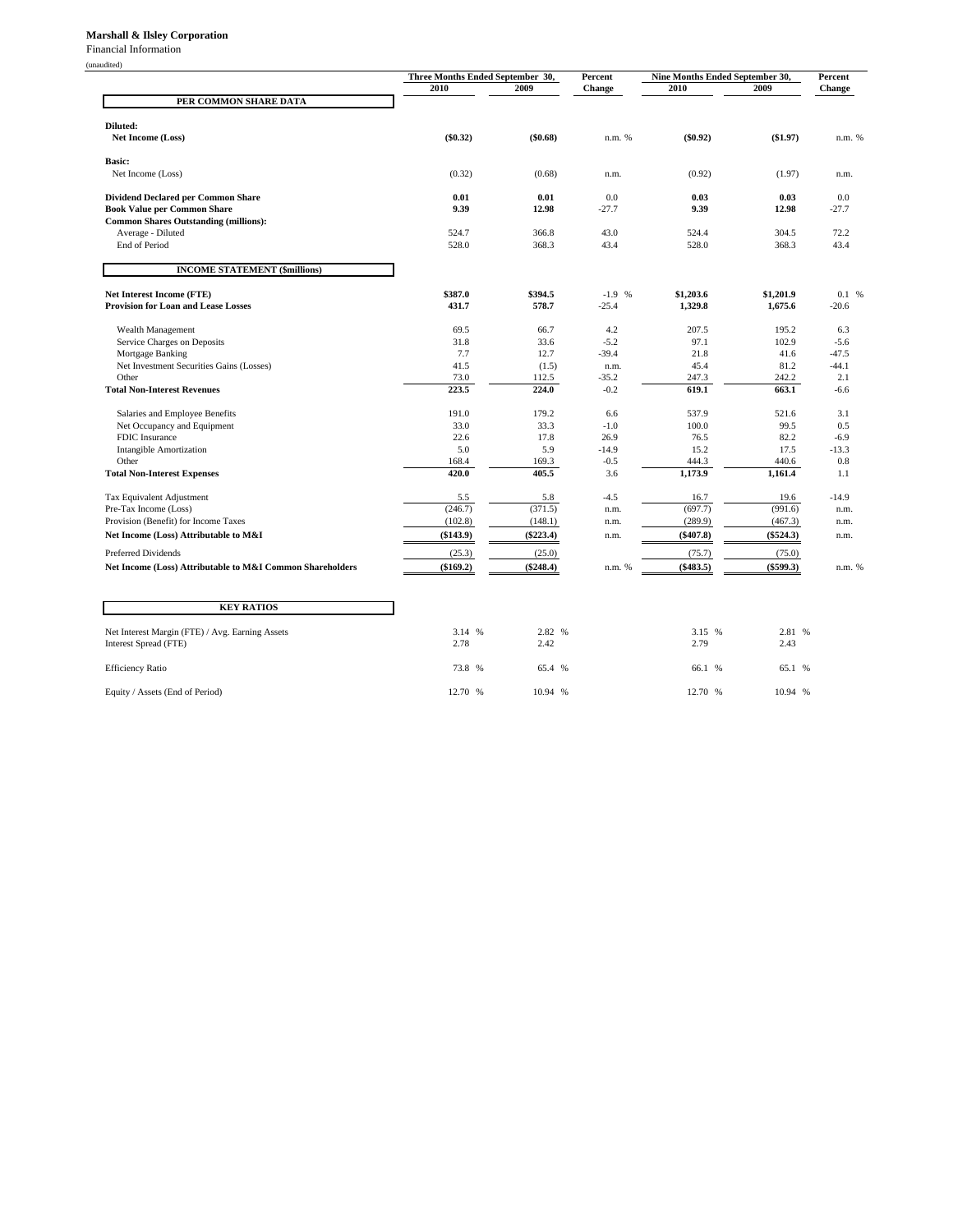#### **Marshall & Ilsley Corporation**

Financial Information (unaudited)

|                                                    | As of September 30, |          | Percent       |  |
|----------------------------------------------------|---------------------|----------|---------------|--|
|                                                    | 2010                | 2009     | <b>Change</b> |  |
| <b>ASSETS</b> (\$millions)                         |                     |          |               |  |
| Cash & Due From Banks                              | \$636               | \$675    | $-5.8$ %      |  |
| <b>Trading Assets</b>                              | 355                 | 270      | 31.4          |  |
| Short - Term Investments                           | 1,462               | 1,605    | $-8.9$        |  |
| <b>Investment Securities</b>                       | 5,991               | 6,430    | $-6.8$        |  |
| Loans and Leases:                                  |                     |          |               |  |
| Commercial Loans & Leases                          | 11,953              | 13,533   | $-11.7$       |  |
| <b>Commercial Real Estate</b>                      | 13,057              | 13,884   | $-6.0$        |  |
| <b>Residential Real Estate</b>                     | 4,579               | 5,135    | $-10.8$       |  |
| <b>Construction and Development</b>                | 3,617               | 6,314    | $-42.7$       |  |
| Home Equity Loans & Lines                          | 4,367               | 4,813    | $-9.3$        |  |
| Personal Loans and Leases                          | 2,150               | 2,427    | $-11.4$       |  |
| Total Loans and Leases                             | 39,723              | 46,106   | $-13.8$       |  |
| Reserve for Loan & Lease Losses                    | (1,388)             | (1,414)  | $-1.8$        |  |
| Premises and Equipment, net                        | 546                 | 570      | $-4.2$        |  |
| Goodwill and Other Intangibles                     | 729                 | 752      | $-3.0$        |  |
| <b>Other Assets</b>                                | 3,833               | 3,551    | 7.9           |  |
| <b>Total Assets</b>                                | \$51,887            | \$58,545 | $-11.4%$      |  |
|                                                    |                     |          |               |  |
| <b>LIABILITIES &amp; EQUITY (\$millions)</b>       |                     |          |               |  |
| Deposits:                                          |                     |          |               |  |
| Noninterest Bearing                                | \$7,620             | \$8,286  | $-8.0%$       |  |
| <b>Interest Bearing:</b>                           |                     |          |               |  |
| Savings and NOW                                    | 4,845               | 6,023    | $-19.6$       |  |
| Money Market                                       | 15,343              | 10,403   | 47.5          |  |
| Time                                               | 10,209              | 16,712   | $-38.9$       |  |
| Foreign                                            | 184                 | 296      | $-37.8$       |  |
| <b>Total Interest Bearing</b>                      | 30,581              | 33,434   | $-8.5$        |  |
| <b>Total Deposits</b>                              | 38,201              | 41,720   | $-8.4$        |  |
| Short - Term Borrowings                            | 556                 | 1,541    | $-63.9$       |  |
| Long - Term Borrowings                             | 5,370               | 7,512    | $-28.5$       |  |
| Other Liabilities                                  | 1,168               | 1,370    | $-14.8$       |  |
| <b>Total Liabilities</b>                           | 45,295              | 52,143   | $-13.1$       |  |
| Equity:                                            |                     |          |               |  |
| Marshall & Ilsley Corporation Shareholders' Equity | 6,581               | 6,391    | 3.0           |  |
| Noncontrolling Interest in Subsidiaries            | 11                  | 11       | $-1.3$        |  |
| <b>Total Equity</b>                                | 6,592               | 6,402    | 3.0           |  |
| Total Liabilities & Equity                         | \$51,887            | \$58,545 | $-11.4$ %     |  |

|                                                        |          | Three Months Ended September 30, |           | Nine Months Ended September 30, |          | Percent   |
|--------------------------------------------------------|----------|----------------------------------|-----------|---------------------------------|----------|-----------|
|                                                        | 2010     | 2009                             | Change    | 2010                            | 2009     | Change    |
| <b>AVERAGE ASSETS (\$millions)</b>                     |          |                                  |           |                                 |          |           |
| Cash & Due From Banks                                  | \$662    | \$739                            | $-10.4%$  | \$681                           | \$763    | $-10.8$ % |
| <b>Trading Assets</b>                                  | 320      | 251                              | 27.8      | 279                             | 471      | $-40.9$   |
| Short - Term Investments                               | 1,365    | 1,791                            | $-23.8$   | 1,585                           | 945      | 67.8      |
| <b>Investment Securities</b>                           | 6,630    | 6,255                            | 6.0       | 7,162                           | 7,081    | 1.2       |
| Loans and Leases:                                      |          |                                  |           |                                 |          |           |
| Commercial Loans and Leases                            | 12.083   | 14.164                           | $-14.7$   | 12,363                          | 14.790   | $-16.4$   |
| <b>Commercial Real Estate</b>                          | 13,137   | 13,844                           | $-5.1$    | 13,401                          | 13,425   | $-0.2$    |
| <b>Residential Real Estate</b>                         | 4,603    | 5,263                            | $-12.6$   | 4,740                           | 5,574    | $-15.0$   |
| <b>Construction and Development</b>                    | 4,200    | 6,653                            | $-36.9$   | 4,815                           | 7,629    | $-36.9$   |
| Home Equity Loans and Lines                            | 4,417    | 4,844                            | $-8.8$    | 4,530                           | 4,959    | $-8.6$    |
| Personal Loans and Leases                              | 2,178    | 2,369                            | $-8.1$    | 2,243                           | 2,223    | 0.9       |
| <b>Total Loans and Leases</b>                          | 40,618   | 47,137                           | $-13.8$   | 42,092                          | 48,600   | $-13.4$   |
| Reserve for Loan & Lease Losses                        | (1, 487) | (1,359)                          | 9.5       | (1,518)                         | (1,322)  | 14.8      |
| Premises and Equipment, net                            | 551      | 574                              | $-3.9$    | 557                             | 571      | $-2.6$    |
| Goodwill and Other Intangibles                         | 732      | 755                              | $-3.0$    | 737                             | 757      | $-2.8$    |
| <b>Other Assets</b>                                    | 3,816    | 3,102                            | 23.0      | 3,739                           | 2.998    | 24.8      |
| <b>Total Assets</b>                                    | \$53,207 | \$59,245                         | $-10.2 %$ | \$55,314                        | \$60,864 | $-9.1%$   |
| Memo:                                                  |          |                                  |           |                                 |          |           |
| <b>Average Earning Assets</b>                          | \$48,933 | \$55,434                         |           | \$51,118                        | \$57,097 |           |
| Average Earning Assets Excluding Investment Securities |          |                                  |           |                                 |          |           |
| <b>Unrealized Gains/Losses</b>                         | \$48,828 | \$55,426                         |           | \$51,068                        | \$57,100 |           |
| <b>AVG LIABILITIES &amp; EQUITY (\$millions)</b>       |          |                                  |           |                                 |          |           |
| Deposits:                                              |          |                                  |           |                                 |          |           |
| Noninterest Bearing                                    | \$7,582  | \$7,862                          | $-3.6$ %  | \$7,775                         | \$7,238  | 7.4 %     |
| <b>Interest Bearing:</b>                               |          |                                  |           |                                 |          |           |
| Savings and NOW                                        | 5,088    | 5.575                            | $-8.7$    | 6.401                           | 4,434    | 44.3      |
| Money Market                                           | 14,521   | 10,293                           | 41.1      | 13,057                          | 10,376   | 25.8      |
| Time                                                   | 11,641   | 17,234                           | $-32.5$   | 13,242                          | 17,593   | $-24.7$   |
| Foreign                                                | 208      | 372                              | $-44.0$   | 223                             | 652      | $-65.8$   |
| <b>Total Interest Bearing</b>                          | 31,458   | 33,474                           | $-6.0$    | 32,923                          | 33,055   | $-0.4$    |
|                                                        | 39,040   | 41,336                           | $-5.6$    | 40,698                          | 40,293   | 1.0       |
| <b>Total Deposits</b>                                  |          |                                  |           |                                 |          |           |
| Short - Term Borrowings                                | 784      | 1,875                            | $-58.2$   | 857                             | 3,921    | $-78.1$   |
| Long - Term Borrowings                                 | 5,512    | 8,387                            | $-34.3$   | 5,850                           | 9,128    | $-35.9$   |
| Other Liabilities                                      | 1,107    | 994                              | 11.3      | 1,019                           | 1,052    | $-3.2$    |
| <b>Total Liabilities</b>                               | 46,443   | 52,592                           | $-11.7$   | 48,424                          | 54,394   | $-11.0$   |
| Equity:                                                |          |                                  |           |                                 |          |           |
| Marshall & Ilsley Corporation Shareholders' Equity     | 6,753    | 6,642                            | 1.7       | 6,879                           | 6,459    | 6.5       |
| Noncontrolling Interest in Subsidiaries                | 11       | 11                               | $-1.0$    | 11                              | 11       | 3.5       |
| <b>Total Equity</b>                                    | 6,764    | 6,653                            | 1.7       | 6,890                           | 6,470    | 6.5       |
| Total Liabilities & Equity                             | \$53,207 | \$59,245                         | $-10.2 %$ | \$55,314                        | \$60,864 | $-9.1%$   |
| Memo:                                                  |          |                                  |           |                                 |          |           |
| Average Interest Bearing Liabilities                   | \$37,754 | \$43,736                         |           | \$39,630                        | \$46,104 |           |